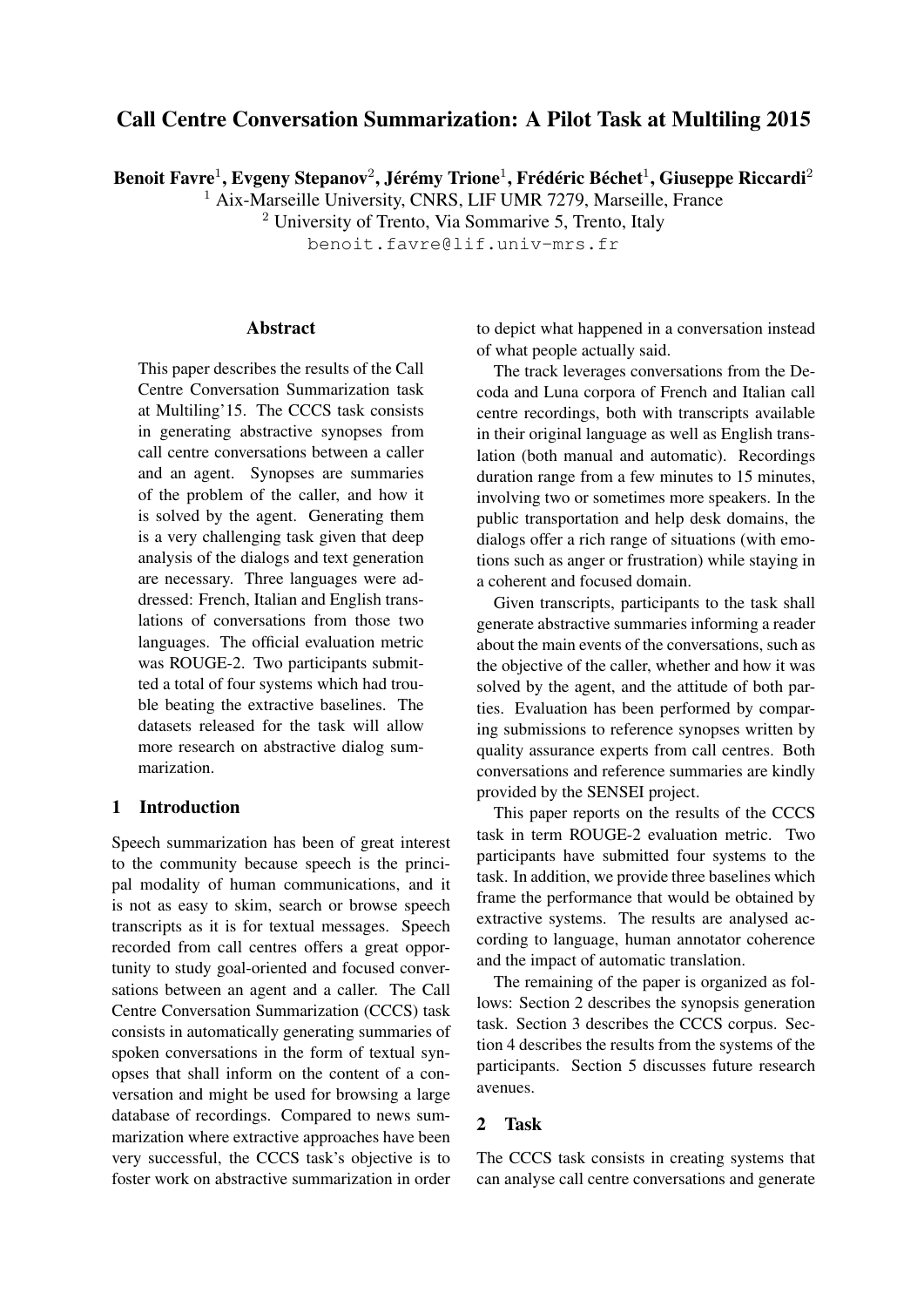written summaries reflecting why the customer is calling, how the agent answers that query, what are the steps to solve the problem and what is the resolution status of the problem.

Unlike news summarization which focuses on locating facts in text written by journalists and selecting the most relevant facts, conversation synopses require an extra level of analysis in order to achieve abstraction. Turn taking from the speakers has to be converted to generic expression of their needs, beliefs and actions. Even though extractive systems might give a glimpse of the dialogs, only abstraction can yield synopses that tell the story of what happens in the conversations.

Contrary to previous research on meeting summarization (Gillick et al., 2009; Erol et al., 2003; Lai and Renals, 2014; Wang and Cardie, 2012) (among others), we expect that the fact that conversations are focused and goal oriented will enable to foster research on more abstractive methods, such as (Murray, 2015; Mehdad et al., 2013) and deeper analysis of the conversations.

Participants to the CCCS task could submit system output in any of the supported languages, and could submit a maximum of three runs per language. For each conversation, they had to submit one synopsis of length 7% of the number of words of the transcript of that conversation.

## 3 Corpus description

The CCCS task draws from two call centre conversation corpora, the Decoda corpus in French and the Luna corpus in Italian. Subsets from both corpora have been translated to English.

Decoda corpus The French DECODA corpus consists in conversations between customers and one or more agent recorded in 2009 in a call centre of the public transport authority in Paris (Bechet et al., 2012). The topics of the conversations range from itinerary and schedule requests, to lost and found, to complaints (the calls were recorded during strikes). The dialogues, recorded in ecological conditions, are very spontaneous and focused on the objective of the caller. They are very challenging for Automatic Speech Recognition due to harsh acoustic conditions such as calling from mobile phones directly from the metro. For the CCCS task, manual transcripts were provided to the participants.

While the original language of the conversations is French, the SENSEI project provided man-

ual translations in English by professional translators which were trained to keep the spontaneous aspects of the originals (a very challenging task according to them). 97 conversations were manually translated, on which an automatic translation system based on Moses was trained in order to produce automatic translations for the remaining of the corpus.

The original corpus consists of 1513 conversations (about 70h of speech). 1000 conversations have been distributed without synopses for unsupervised system training. 50 conversations were distributed with multiple synopses from up to five annotators. The test set consists of 47 manually translated conversations and corresponding synopses, and 53 automatically translated conversations and corresponding synopses. The data for training and testing is also provided in French.

| <b>Statistic</b>        | FR     | EN     |
|-------------------------|--------|--------|
| Conversations           | 100    | 100    |
| Turns                   | 7,905  | 7,909  |
| Words                   | 42,130 | 41,639 |
| Average length          | 421.3  | 416.4  |
| Lexicon size            | 2,995  | 2,940  |
| Number of synopses      | 212    | 227    |
| Average synopsis length | 23.0   | 26.5   |

Table 1: Decoda test set statistics.

The human written synopses are very diverse and show a high degree of abstraction from the words of the conversation with third person writing, telegraphic style and analysis of the conversations. Examples:

- *A man is calling cause he got a fine. He is waiting for a new card so he used his wife's card. He must now write a letter asking for clemency.*
- *A user wants to go to the Ambroise Pare´ clinic but the employee misunderstands and gives her the wrong itinerary. Luckily the employee realises her mistake and gives the passenger the right information in the end.*
- *School bag lost on line 4, not found.*

Luna corpus The Italian human-human Luna corpus (Dinarelli et al., 2009) consists of 572 dialogs ( $\approx$  26.5K turns & 30 hours of speech) in the hardware/software help desk domain, where a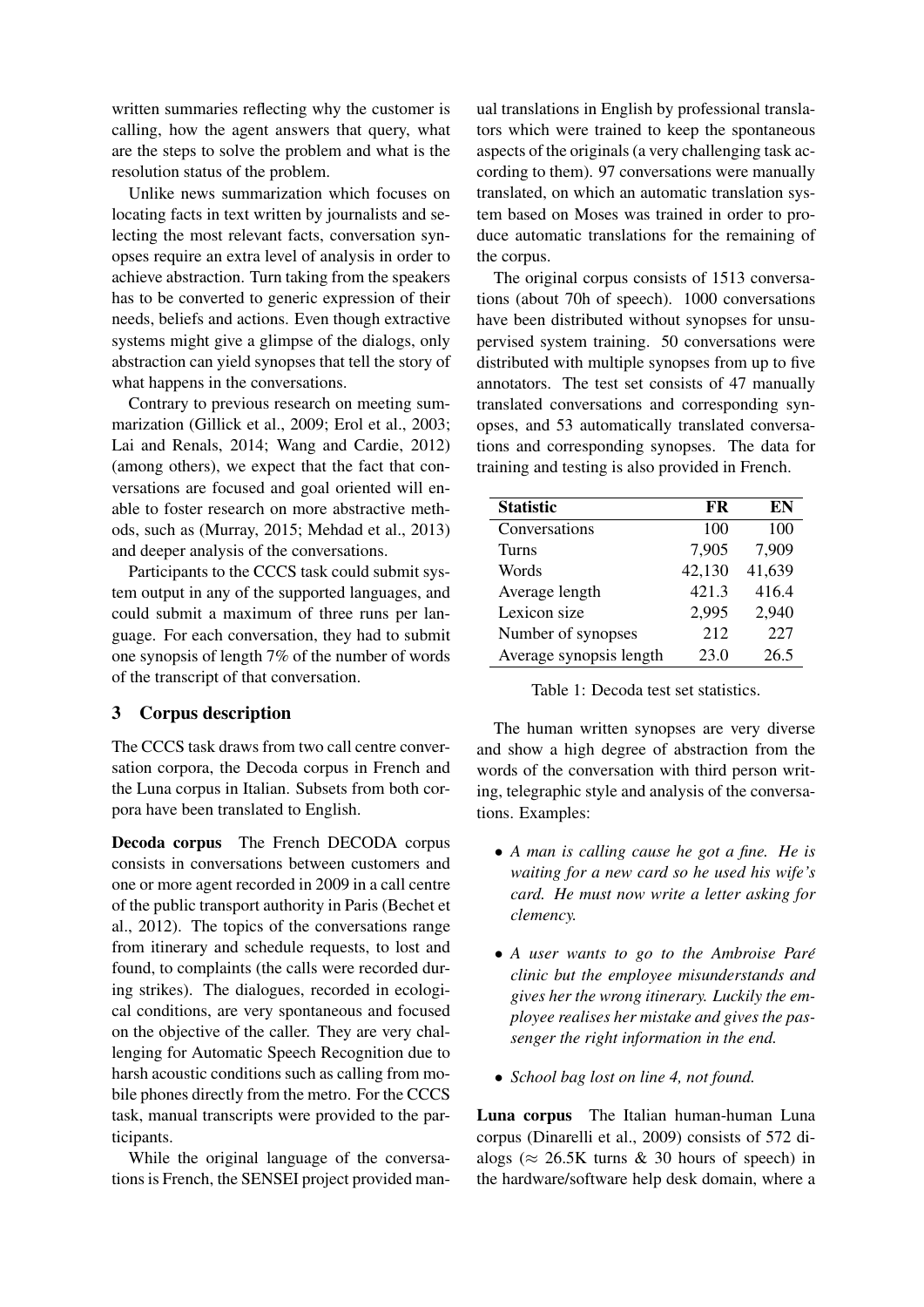client and an agent are engaged in a problem solving task over the phone. The dialogs are organised in transcriptions and annotations created within the FP6 LUNA project. For the CCCS shared task, manual transcriptions were used.

Within the FP7 SENSEI project, 100 dialogs were translated from Italian to English using professional translation services according to the methodology described in (Stepanov et al., 2014). For more accurate translations, manual transcriptions were converted to an 'annotated' text format, which contained mark-up for overlapping turns, fillers, pauses, noise, partial words, etc.; and translators received detailed guidelines on how to handle each phenomenon in translation. Additionally, the translators were required to translate the speech phenomena such as disfluencies as closely as possible to the source language maintaining 'naturalness' in the target language.

Five native Italian speakers have annotated 200 Luna dialogs with synopses so that each dialog was processed by every annotator.<sup>1</sup> Synopses of the 100 translated dialogs were also manually translated to English.

The translated and annotated dialogs were equally split into training and test sets for the CCCS task. The training dialogs were used to automatically translate additional Luna dialogs and synopses for both training and testing. Similar to the DECODA corpus, for the unsupervised training of the systems a supplementary set of 261 dialogs was automatically translated and provided to the participants without synopses. Dialogs and their associated synopses were provided both in English and Italian. The statistics for Luna manual English test set are provided in Table 2.

| <b>Statistic</b>        | IТ     | EN     |
|-------------------------|--------|--------|
| Conversations           | 100    | 100    |
| Turns                   | 4,723  | 4,721  |
| Words                   | 34,913 | 32,502 |
| Average length          | 349.1  | 325.0  |
| Lexicon size            | 3,393  | 2,451  |
| Number of synopses      | 500    | 500    |
| Average synopsis length | 17.4   | 15.4   |

Table 2: Luna test set statistics.

### 4 Results

Metric Evaluation is performed with the ROUGE-2 metric (Lin, 2004). ROUGE-2 is the recall in term of word bigrams between a set of reference synopses and a system submission. The ROUGE 1.5.5 toolkit was adapted to deal with a conversation-dependent length limit of 7%, had lemmatization disabled and stop-words kept, to be as language independent as possible  $2$ . Jackknifing and resampling is used in order to compute confidence estimate intervals.

Participation Seven research groups had originally expressed their intention to participate to the CCCS task. Four groups downloaded the test data, and two groups actually submitted system output at the deadline. Those two groups generated four runs: NTNU:1, NTNU:2, NTNU:3, LIA-RAG:1. The technical details of these submissions are described in their own papers.

In addition to those four runs, we provide three baselines which serve to calibrate participant performance. The first baseline is Maximal Marginal Relevance (Baseline-MMR) (Carbonell and Goldstein, 1998) with  $\lambda = 0.7$ . The second baseline is the first words of the longest turn in the conversation, up to the length limit (Baseline-L). The third baseline is the words of the longest turn in the first 25% of the conversation, which usually corresponds to the description of the caller's problem (Baseline-LB). Those baselines are described in more details in (Trione, 2014).

In order to estimate the overlap between human synopses, we remove each of the human synopses in turn from the reference and compute their performance as if they were systems. Across languages, 11 annotators (denoted human-1 to human-5 for IT/EN, and human-A to human-G for FR/EN) produced from 5 to 100 synopses. Note that some annotators only worked on English conversations.

Performance Performance of the systems is reported in Table 3. It shows that in the source languages, the extractive baselines were difficult to beat while one of the systems significantly outperformed the baselines on English (the EN test set

<sup>&</sup>lt;sup>1</sup>Few (2) synopses were found to address dialog dimensions other than the task and were removed.

<sup>&</sup>lt;sup>2</sup>The options for running ROUGE 1.5.5 are  $-a$  -1 10000  $-n$  4  $-x$   $-2$  4  $-n$   $-c$  95  $-r$  1000  $-f$  A  $-p 0.5 -t 0$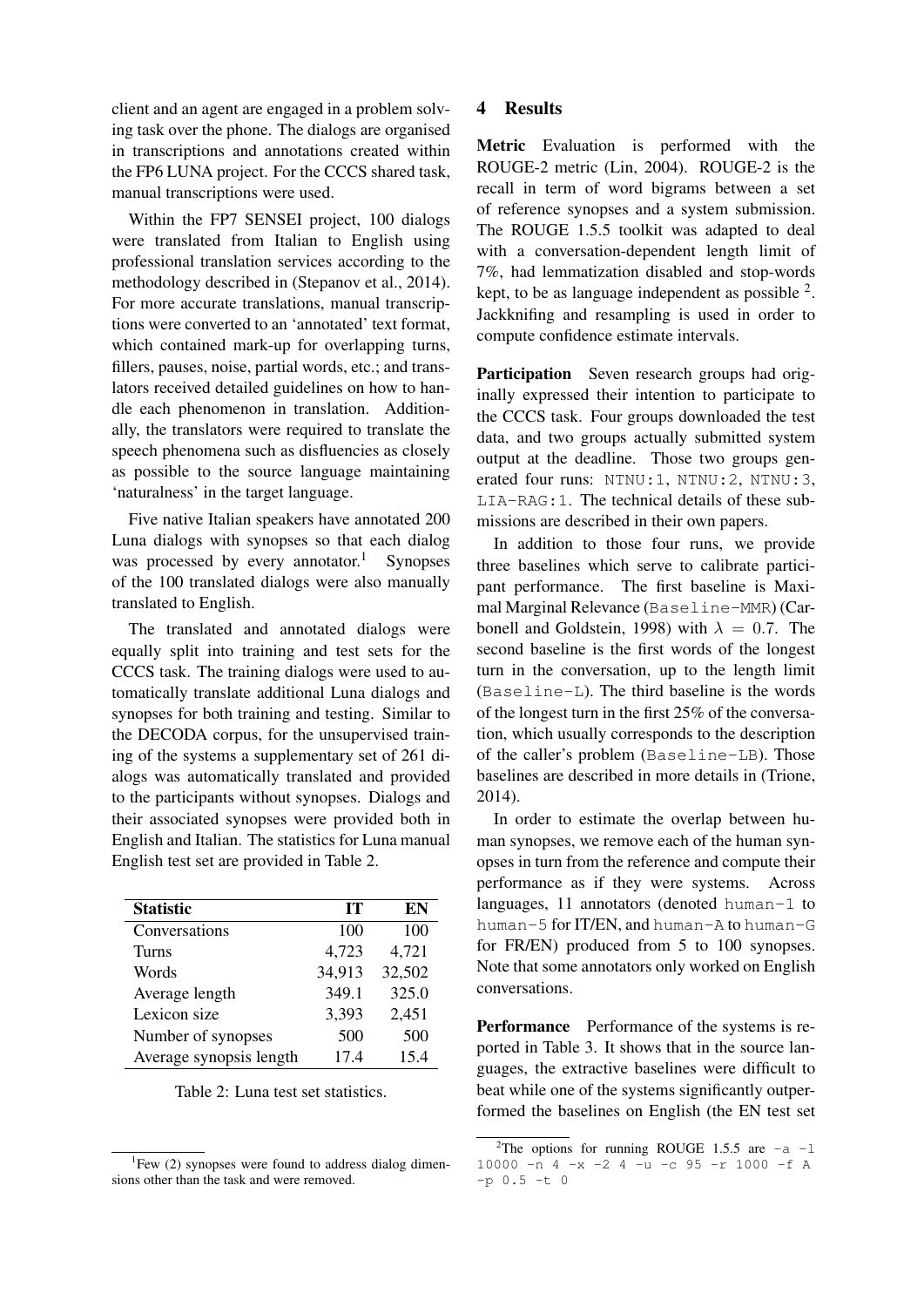corresponds to the union of manual and automatic translations).

| <b>System</b> | EN    | <b>FR</b> | IТ    |
|---------------|-------|-----------|-------|
| NTNU:1        | 0.023 | 0.035     | 0.013 |
| NTNU:2        | 0.031 | 0.027     | 0.015 |
| NTNU:3        | 0.024 | 0.034     | 0.012 |
| $LIA-RAG:1$   |       | 0.037     |       |
| Basline-MMR   | 0.029 | 0.045     | 0.020 |
| Basline-L     | 0.023 | 0.040     | 0.015 |
| Basline-LB    | 0.025 | 0.046     | 0.027 |

Table 3: ROUGE-2 performance of the submitted systems and baselines for each of the languages. Confidence intervals are not given but are very tight  $(\pm 0.005)$ .

An analysis of the consistency of human synopsis writers is outlined in Table 4. Consistency is computed by considering in turn each of the human synopses as system output, and computing ROUGE-2 performance. Humans have much better scores than the systems, showing that they are consistent in producing the gold standard. However, human annotators suffer from a much higher performance variance than systems (for which confidence intervals are 4-5 times smaller). This partly comes from the low number of manual synopses which is greater impacted by resampling than if there were hundreds of references for each conversation. It also comes from local inconsistencies between humans on a given conversation, resulting in diverging choices in term of which information is important.

| Annotator | FR                | IТ                |
|-----------|-------------------|-------------------|
| human-1   |                   | $0.121 \pm 0.023$ |
| human-2   |                   | $0.213 + 0.023$   |
| human-3   |                   | $0.175 \pm 0.022$ |
| human-4   |                   | $0.073 + 0.014$   |
| human-5   |                   | $0.125 + 0.018$   |
| human-A   | $0.194 \pm 0.029$ |                   |
| human-B   | $0.207 + 0.036$   |                   |
| human-D   | $0.077 + 0.048$   |                   |
| human-F   | $0.057 \pm 0.039$ |                   |
| human-G   | $0.113 + 0.054$   |                   |

Table 4: ROUGE-2 performance of the human annotators along with confidence intervals. Note that human-C and human-E only produced synopses in English.

Table 5 shows the impact of automatic translation on system performance for the English set. This experiment is hard to interpret as the set of conversations for automatic and manual transla-

tions is different. However, it seems that processing MT results leads to better ROUGE scores, probably due to the consistency with which the MT system translates words for both conversations and synopses (reference synopses are automatic translations of source language synopses for those conversations).

| Annotator    | EN-man | <b>EN-auto</b> |
|--------------|--------|----------------|
| NTNU:1       | 0.018  | 0.023          |
| NTNU:2       | 0.019  | 0.031          |
| NTNU:3       | 0.015  | 0.024          |
| Baseline-MMR | 0.024  | 0.033          |
| Baseline-L   | 0.015  | 0.030          |
| Baseline-LB  | 0.023  | 0.027          |

Table 5: ROUGE-2 performance on English according to whether the conversations have been manually translated or automatically translated

### 5 Conclusion

The objective of the CCCS pilot task at Multiling'15 was to allow work on abstractive summarization of goal-oriented spoken conversations. This task involved generating synopses from French and Italian call centre recording transcripts, and English translations of those transcripts. Four systems were submitted by two participants, and obtained reasonable results but had trouble exceeding the performance of the extractive baselines.

Clearly, ROUGE evaluation is limited for abstractive summarization in that the wording of generated text might be very different from system to system, and from reference to reference, while conveying the same meaning. In addition, ROUGE does not assess fluency and readability of the summaries.

Future work will focus on proposing better evaluation metrics for the task, probably involving the community for manually evaluating the fluency and adequacy of the submitted system output. In addition, work will be conducted in evaluating and insuring the consistency of the human experts who create the gold standard for the task.

### Acknowledgments

The research leading to these results has received funding from the European Union - Seventh Framework Programme (FP7/2007-2013) under grant agreement n.610916 - SENSEI.